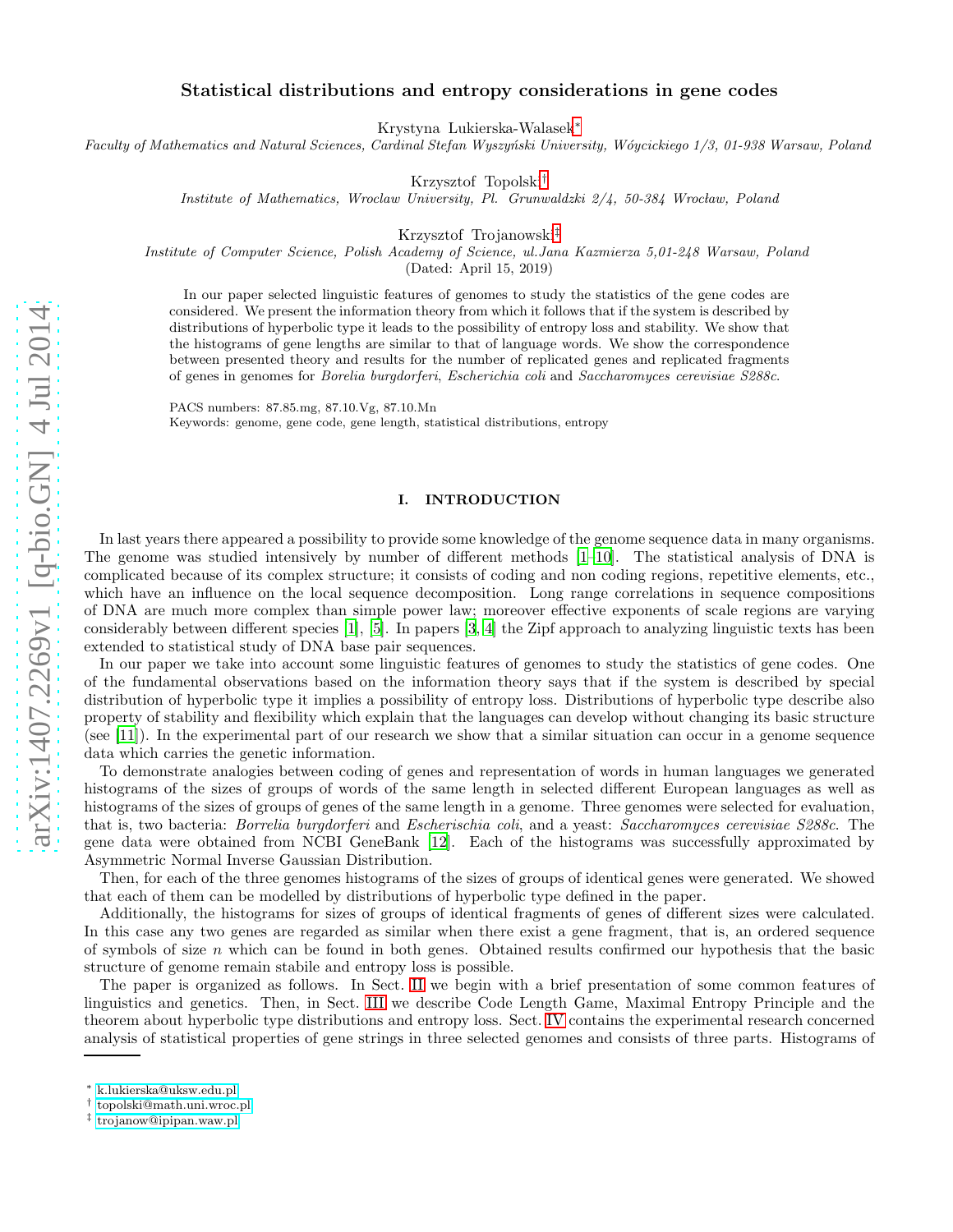gene lengths are presented in the first part. Evaluation of the frequency of genes in a genome is the subject of the second part, that is, the results of searching for replicated genes in three genomes are presented. In the third, last part we observe frequency of appearance of gene fragments in a genome for different lengths of the fragments. Sect. [V](#page-9-7) concludes the paper.

### <span id="page-1-0"></span>II. SOME COMMON FEATURES OF LINGUISTICS AND GENETICS

A language is characterized by an alphabet with letters, like for the case of latin languages: a, b, c, etc. The words are denoted as sequences of  $n$  letters. In quantum physics the analogy to letters can be attached to pure states, and texts correspond to mixed general states. Languages can have very different alphabets, for example: computers  $-0.1$  (two bits), English language  $-27$  letters with space, or DNA — four nitric bases:  $G(quantine)$ ,  $A(adenine)$  $C(cytosine)$ ,  $T(thymine)$ . The collection of letters can be ordered or disordered. To quantify the disorder of different collections of the letters we use an entropy

$$
H = -\sum_{i} p_i \log_2 p_i,\tag{1}
$$

where  $p_i$  denotes probability of occurrence of the *i*-th letter. If we take the base of logarithm 2 this will lead to the entropy measured in bits. When all letters have the same probability in all states obviously the entropy has maximum value  $H_{max}$ .

A real entropy has lower value  $H_{eff}$ , because in a real languages the letters have not the same probability of appearance. Redundancy  $R$  of language is defined [\[13\]](#page-9-8) as follows:

$$
R = \frac{H_{max} - H_{eff}}{H_{max}}.\tag{2}
$$

The quantity  $H_{max}$  -  $H_{eff}$  is called an information. Information depends on difference between the maximum entropy and the actual entropy. The bigger actual entropy means the smaller redundancy. Redundancy can be measured by values of the frequencies with which different letters occur in one or more texts. Redundancy R denotes the number that if we remove the part R of the letters determined by redundancy, the meaning of the text will be still understood.

In English some letters occur more frequently than other and similarly in DNA of vertebrates the frequency of nitric bases C and G pairs is usually less than the frequency of A and T pairs. The low value of redundancy allows in easier way to fight transcription errors in a gene code. In the papers [\[3,](#page-9-3) [4\]](#page-9-4) it is demonstrated that non coding regions of eukaryotes display a smaller entropy and larger redundancy than coding regions.

# <span id="page-1-1"></span>III. MAXIMAL ENTROPY PRINCIPLE AND CODE LENGTH GAME AND ENTROPY LOSS

In this section we provide some mathematics from the information theory which will be helpful in the quantitative formulation of our approach, for details see [\[11](#page-9-5)].

Let A be the *alphabet* which is a discrete finite or countable infinite set. Let  $M_+^1$  and  $\sim M_+^1(A)$  are respectively, the set of probability measures on A and the set of non-negative measures P, such that  $P(A) \leq 1$ . The elements in A can be thought as letters. By  $K(A)$  we denote the set of mappings, compact codes,  $k : A \to [0, \infty]$ , which satisfy Kraft's equality [\[14\]](#page-9-9):

$$
\sum_{i \in A} \exp(-k_i) = 1. \tag{3}
$$

By  $\sim K(A)$  we denote the set of all mappings, general codes,  $k : A \to [0, \infty]$ , which satisfy Kraft's inequality [\[14\]](#page-9-9):

$$
\sum_{i \in A} \exp(-k_i) \le 1. \tag{4}
$$

For  $k \in \gamma$   $K(A)$  and  $i \in A$ ,  $k_i$  is the *code length*, for example the length of the word. For  $k \in \gamma K(A)$  and  $P \in M^1_+(A)$ the average code length is defined as

$$
\langle k, P \rangle = \sum_{i \in A} k_i p_i. \tag{5}
$$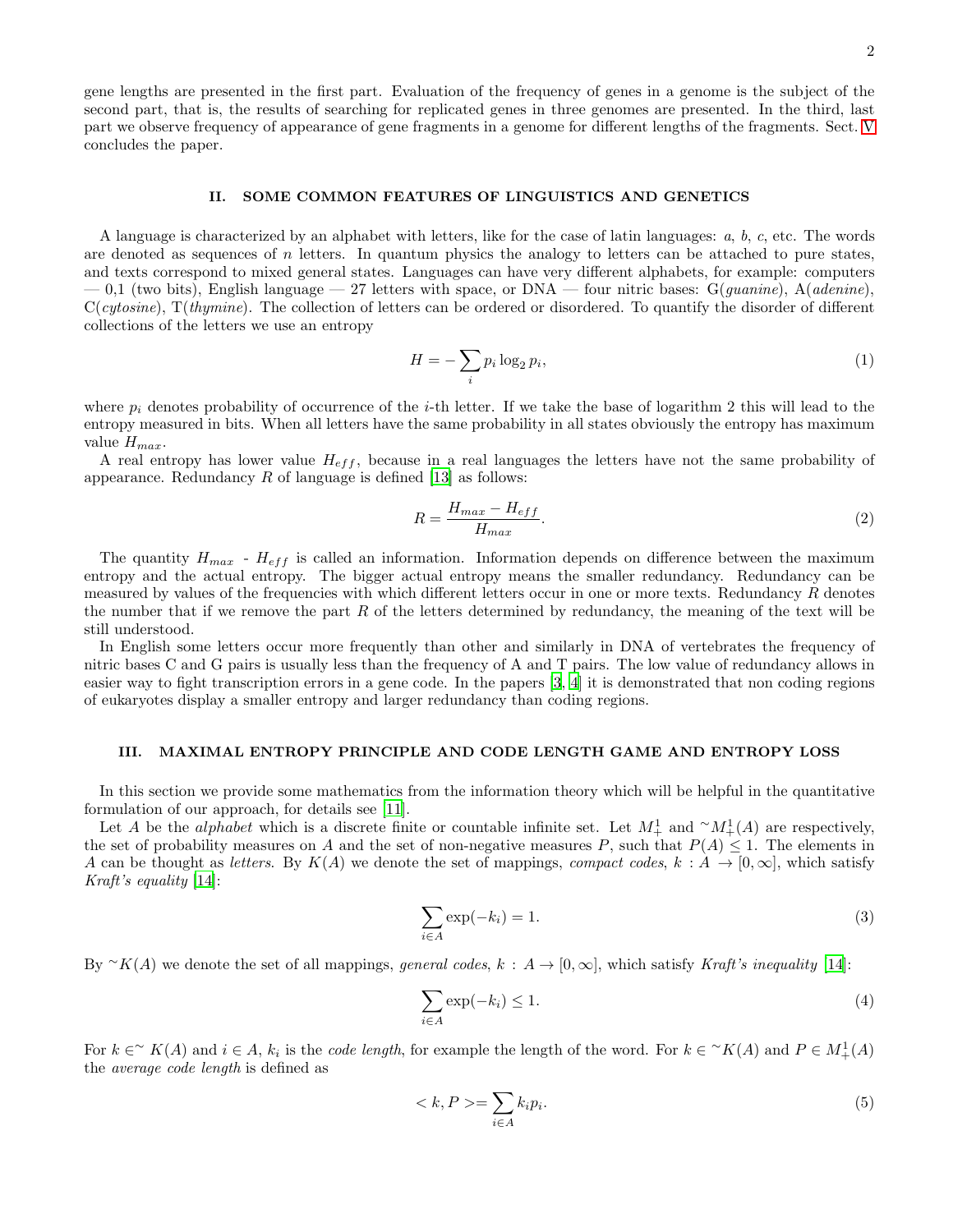There is bijective correspondence between  $p_i$  and  $k_i$ 

$$
k_i = -\ln p_i \quad \text{and} \quad p_i = \exp(-k_i).
$$

For  $P \in M^1_+(A)$  we also introduce the entropy

$$
H(p) = -\sum_{i \in A} p_i \ln p_i.
$$
\n<sup>(6)</sup>

The entropy can be represented as minimal average code length, (see [\[11](#page-9-5)]):

$$
H(P) = \min_{k \in {}^\sim K(A)} .
$$

Let  $\mathcal{P} \subseteq \mathcal{M}^1_+(A)$  than

It follows from theorem in [\[11](#page-9-5)].

<span id="page-2-0"></span>
$$
H_{\max}(\mathcal{P}) = \sup_{P \in \mathcal{P}} \inf_{k \in \mathcal{K}(A)} \langle k, P \rangle
$$
  
= 
$$
\sup_{P \in \mathcal{P}} H(P)
$$
  

$$
\leq \inf_{k \in \mathcal{K}(A)} \sup_{P \in \mathcal{P}} \langle k, P \rangle
$$
  
= 
$$
R_{min}(\mathcal{P}).
$$
 (7)

The formula [\(7\)](#page-2-0) presents the Nash optimal strategies.  $\mathcal{R}_{min}$  denotes minimum risk, k denotes the Nash equilibrium code, P denotes probability. For example, in a linguistics the listener is a minimizer, speaker is a maximizer. We have words with distributions  $p_i$  and their codes  $k_i$ ,  $i = 1, 2, ...$  The listener chooses codes  $k_i$ , the speaker chooses probability distributions  $p_i$ .

We can notice that Zipf argued [\[15\]](#page-9-10) that in the development of a language vocabulary balance is reached as a result of two opposing forces: *unification* which tends to reduce the vocabulary and corresponds to a principle of least effort, seen from point of view of speaker and diversification connected with the listeners wish to know meaning of speech.

The principle [\(7\)](#page-2-0) is so basic as *Maximum Entropy Principle* has a sense that search for one type of optimal strategy called as Code Length Game translates directly into a search for distributions with maximum entropy. It is a given a code  $k \in {}^{\sim}K(A)$  and distribution  $P \in M^1_+(A)$ . Optimal strategy according  $H(P) = inf_{k \in {}^{\sim}K} < k, P >$  is represented by entropy  $H(P)$ , where actual strategy is represented by  $\langle k, P \rangle$ .

Zipf's law is an empirical observation which relates rank and frequency of words in natural language [\[15\]](#page-9-10). This law suggests modeling by distributions of hyperbolic type  $[11]$ , because no distributions over N have probabilities proportional to  $1/i$ , due to the lack of normalization condition.

We consider a class of distributions  $P = (p_1, p_2, ...)$  over N. If  $p_1 \geq p_2 \geq ...$ , P is said to be hyperbolic if for any given  $\alpha > 1, p_i \geq i^{-\alpha}$  for infinitely many indexes i. As an example we can choose  $p_i \sim i^{-1}(\log(i))^{-c}$  for some constant  $c > 2$ .

The Code Length Game for model  $\mathcal{P} \in M^1_+(N)$  with codes  $k : A \to [0, \infty]$  for which  $\sum_{i \in A} \exp(-k_i) = 1$ , is in equilibrium if and only if  $H_{max}(co(\mathcal{P}) = H_{max}(\mathcal{P})$ . In such a case a distribution  $P^*$  is the  $H_{max}$  attractor such that  $P_n \to P^*$ , if for every sequence  $(P_n)_{n>1} \subseteq \mathcal{P}$  for which  $H(P_n) \to H_{max}(\mathcal{P})$ . One expects that  $H(P^*) = H_{max}(\mathcal{P})$  but in the case with entropy loss we have  $H(P^*) < H_{max}(P)$ . Such possibility appears when distributions are hyperbolic.

**Theorem.** Assume that  $P^* \in M^1_+(N)$  is of finite entropy and it has ordered point probabilities. The necessary and sufficient condition that  $P^*$  can occur as  $H_{max}$ -attractor in a model with entropy loss, is that  $P^*$  is hyperbolic. If this condition is fulfilled than for every h with  $H(P^*) < h < \infty$ , there exists a model  $P = P_h$  with  $P^*$  as  $H_{max}$ -attractor and  $H_{max}(\mathcal{P}_h) = h$ . In fact,  $\mathcal{P}_h = (P| < k^*, P \geq h)$  is a largest model.  $k^*$  denotes the code adopted to  $P^*$ , that is,  $k^* = -\ln(p^*), i > 1.$ 

As an example we can consider "an ideal" language where the frequencies of words are described by hyperbolic distribution  $P^*$  with a finite entropy. At a certain stage of life one is able to communicate at reasonably height rate about  $H(P^*)$  and improve language by introduction of specialized words, which occur seldom in a language as a whole. This process can be continued during the rest of life. One is able to express complicated ideas develop language without changing a basic structure of the language. We can expect similar situation in gene strings, which also carry an information.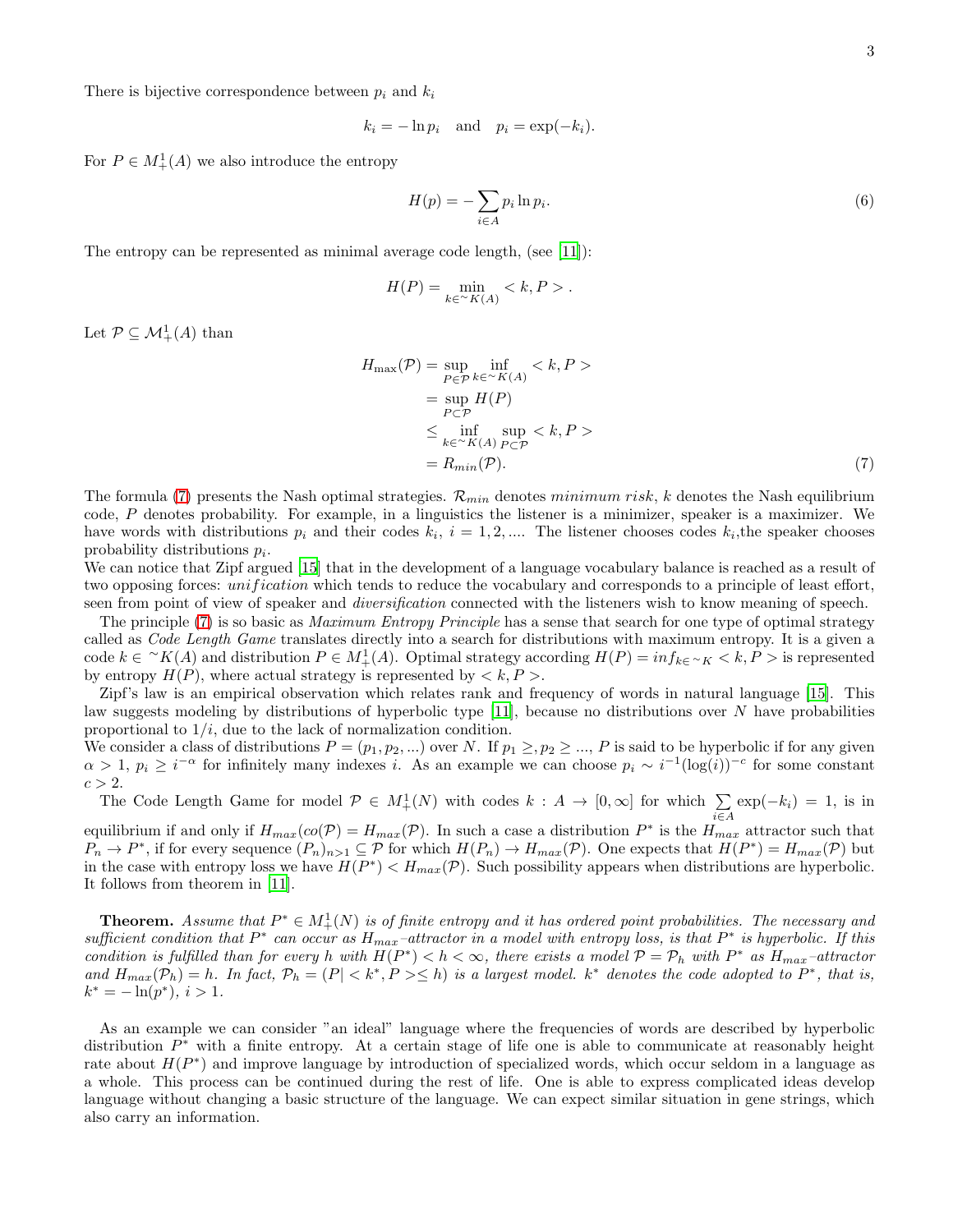# <span id="page-3-0"></span>IV. APPLICATION TO GENETICS

#### A. Part I– Histograms for gene lengths and word lengths

In this part we study the histograms of gene lengths. One can observe, that the histograms are of the same type as histograms for the word lengths. We model histograms of gene lengths by Asymmetric Inverse Gaussian Distributions as in the case of histograms of word lengths.



<span id="page-3-1"></span>FIG. 1. Histograms of the gene length in the genome of Borrelia burgdorferi (the left graph), Escherichia coli (the middle graph) and Saccharomyces cerevisiae S288c (the right graph) with the fits of AIGD

Figure [1](#page-3-1) presents histograms of the gene length in three genome and their approximations by probability the Asymmetric Inverse Gaussian Distribution (AIGD). The AIGD has following parameters: for Borrelia burgdorferi  $(\mu = 420.9643, \sigma = 466.0570 \text{ and } \gamma = 468.7277)$ ; for *Escherischia coli*  $(\mu = 448.0338, \sigma = 531.6735 \text{ and } \gamma = 529.9635)$ ; for *Saccharomyces cerevisiae S288c* ( $\mu = 201.5467$ ,  $\sigma = 257.1359$  and  $\gamma = 322.3161$ ).

Systems where maximum entropy distributions does not exists can be described by distributions of hyperbolic type. In such systems stability and flexibility is present similarly as in natural languages or in description of genes where redundancy is confirmed. It is interesting to show that the histograms for gene lengths resemble other histograms obtained for word lengths in human languages [\[16\]](#page-9-11). In Figure [2](#page-3-2) we present the histograms of the sizes of groups of words of the same length for four European languages: Czech, German, Italian and Polish which also the fit the Asymetric Inverse Gaussian distributions.



<span id="page-3-2"></span>FIG. 2. Graphs of the sizes of groups of words of the same length in four different European languages from the left to the right, Czech, German, Italian and Polish respectively.

In this case the AIGD has following parameters: for Czech ( $\mu = 4.0883$ ,  $\sigma = 2.1168$ , and  $\gamma = 5.4246$ ); for German  $(\mu = -0.5941, \sigma = 2.2183, \text{ and } \gamma = 12.2476)$ ; for Italian  $(\mu = 11.0250, \sigma = 2.4615, \text{ and } \gamma = -0.5362)$ ; and for Polish  $(\mu = -15.1809, \sigma = 1.3876, \text{ and } \gamma = 27.3526)$ . We investigated asymptotic properties of these distributions. The tails of these distributions appear to be of the power type. We show it for Borrelia and Saccharomyces.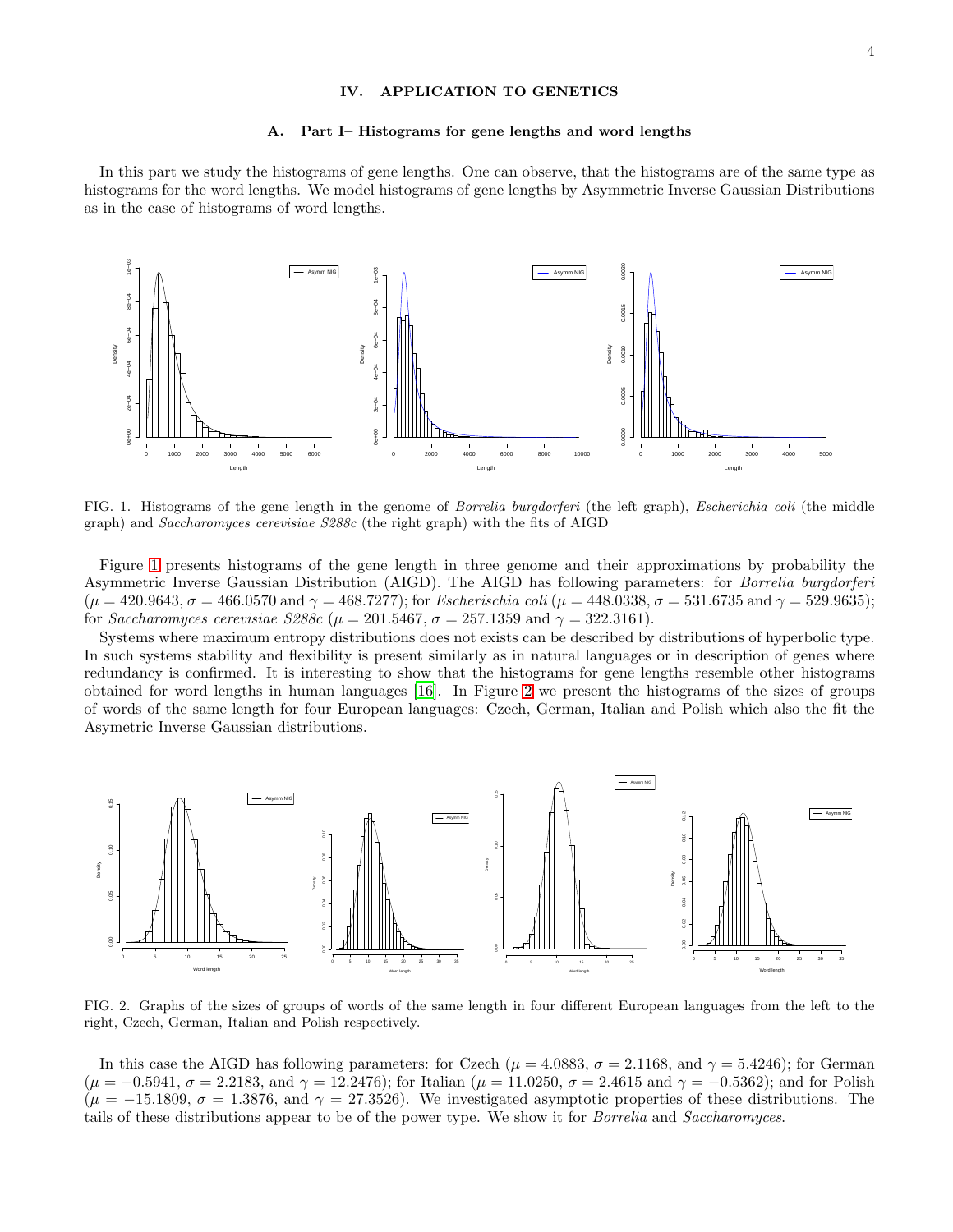Figure [3](#page-4-0) shows the fit of the tail of gene length distribution of the Borrelia burgdorferi to function of the form  $f(x) = C x^{-1-a}$ , where  $C > 0$  and  $a > 2$  are constants. The least squares best fit are obtained with  $C = 1500,899$ and  $a = 2, 165$ .



<span id="page-4-0"></span>FIG. 3. The comparison of the tail of gene length distribution of the Borrelia burgdorferi to the tail of the power type distribution.

Figure [4](#page-4-1) presents plot of the logarithm of gene length versus logarithm of its length rank for Saccharomyces cerevisiae S288c.



<span id="page-4-1"></span>FIG. 4. Plot of the logarithm of the gene length L versus logarithm of its length rank for the Saccharomyces cerevisiae S288c genome



<span id="page-4-2"></span>FIG. 5. Plot of the logarithm of the gene length L versus logarithm of it length rank for the genes with size bigger then 5379 bp in Saccharomyces cerevisiae S288c genome. The straight line represent the linear regression line  $y = -0.2413 x + 8.4718$ .

Figure [5](#page-4-2) presents a part of the previous plot, the fit of the tail(for genes with size bigger than 5379 bp) of gene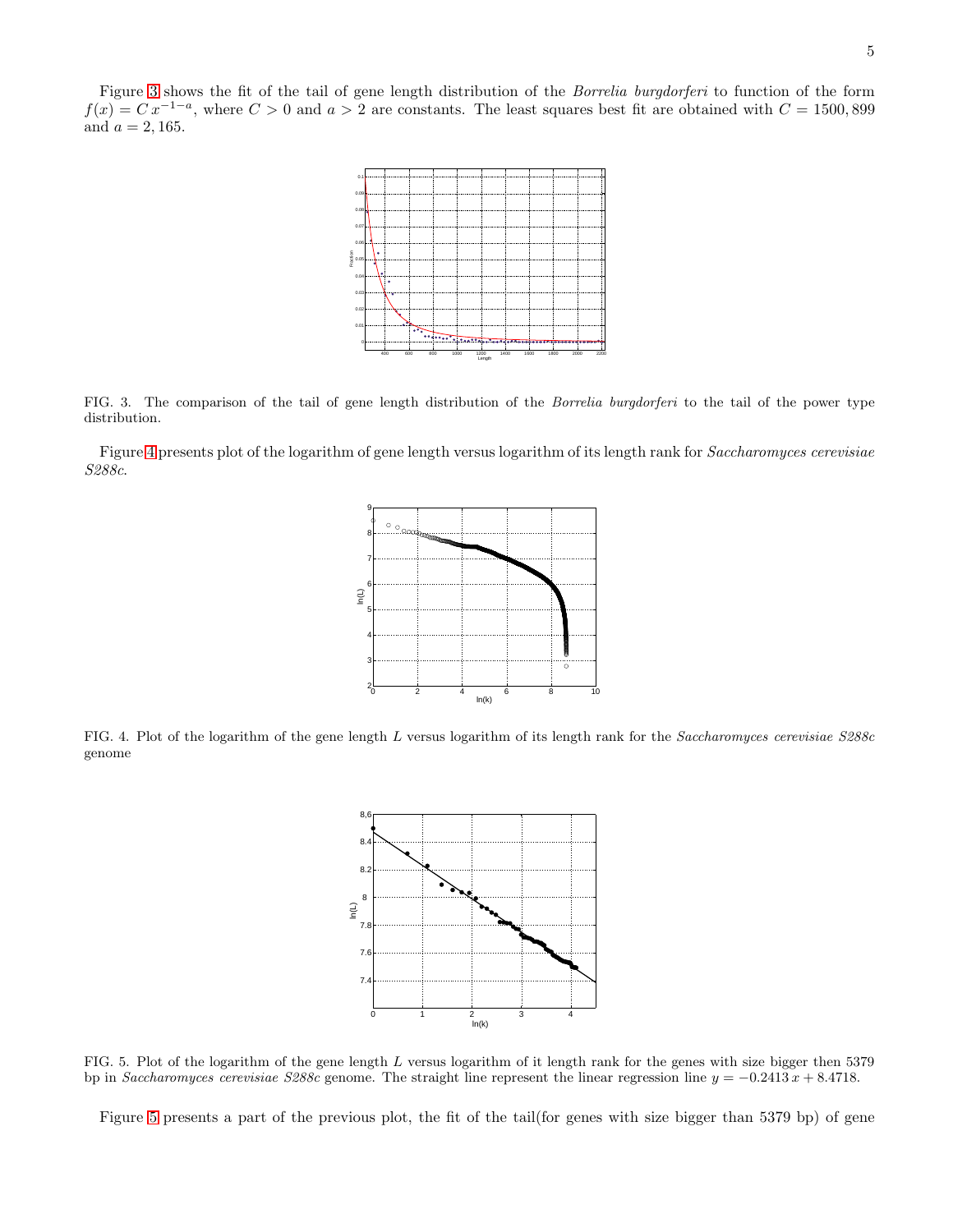length distribution of the Saccharomyces cerevisiae S288c. The straight line denotes that tail of the gene length distributions is of power type.

### B. Part II – Statistics for replicated genes

In this part we evaluated numbers of identical genes in each of the three genomes. Any two genes are identical iff they are of the same length and have the same content ordered in the same way. Otherwise, the genes are regarded as different, that is, for example, a smallest difference in the order of symbols in any two genes of the same size and content makes them different. The main parameters of the gene "language" for each on the genomes is presented in Table [I.](#page-5-0) One can see, that gene lengths span within the range from 6381 for Borrelia burgdorferi to 14682 — for Saccharomyces cerevisiae S288c. In every case the range is many times wider that the number of genes in the genome. However, in spite of this, some number of duplicated genes can be found in genomes of each of the analysed bacterium and yeast.

TABLE I. Number of genes, maximum and minimum length of genes in the three selected genomes

<span id="page-5-0"></span>

| genome                         | num. of genes min. length max. length |     |       |
|--------------------------------|---------------------------------------|-----|-------|
| Borrelia burgdorferi           | 1242                                  | 120 | 6501  |
| Escherischia coli              | 4920                                  | 75  | 11421 |
| Saccharomyces cerevisiae S288c | 5906                                  | 51  | 14733 |

The lists of identical genes are presented in Tables [II,](#page-6-0) [III](#page-6-1) and [IV](#page-7-0) (the genes are identified with labels originated from GeneBank files). Each table shows groups of genes sorted from the largest groups to the smallest ones. Respectively to the data in the tables two histograms with sorted group sizes for Escherischia coli and Saccharomyces cerevisiae  $S288c$  are presented in Figure [6](#page-5-1) (the histogram for *Borrelia burgdorferi* is omitted due to its simplicity — just two groups which consist of only two genes appear in this case).



<span id="page-5-1"></span>FIG. 6. Graphs of the sizes of groups of identical genes in Escherischia coli (on the left) and Saccharomyces cerevisiae S288c (on the right)  $-$  a zoom on the first 30 sizes of groups sorted in descending order

Figure [6](#page-5-1) shows how often the same sequences are repeated in genomes. For example, in the case of *Escherischia* coli the two mostly repeated sequence with the rank numbers one and two appear in 5 different genes each, the third sequence appears 4 times, etc.

The series with sizes of the groups of identical genes can be interpreted as probabilities of gene appearance in the genome. To obtain this, for every unique sequence we assign its group size, that is the number of appearances in the genome. Then, the group sizes have to be normalized, because probabilities have to sum up to 1. Such probability of appearance of unique sequences is of hyperbolic type in the sense of definition  $p_i \geq i^{-\alpha}$ , that is, one can show that the inequality is satisfied for each of the values in the series respectively for: Borrelia burgdorferi — for, e.g.,  $\alpha = 9.2785$ , Escherischia coli — for, e.g.,  $\alpha = 9.9426$ , and Saccharomyces cerevisiae  $S288c$  — for, e.g.,  $\alpha = 10.528$ .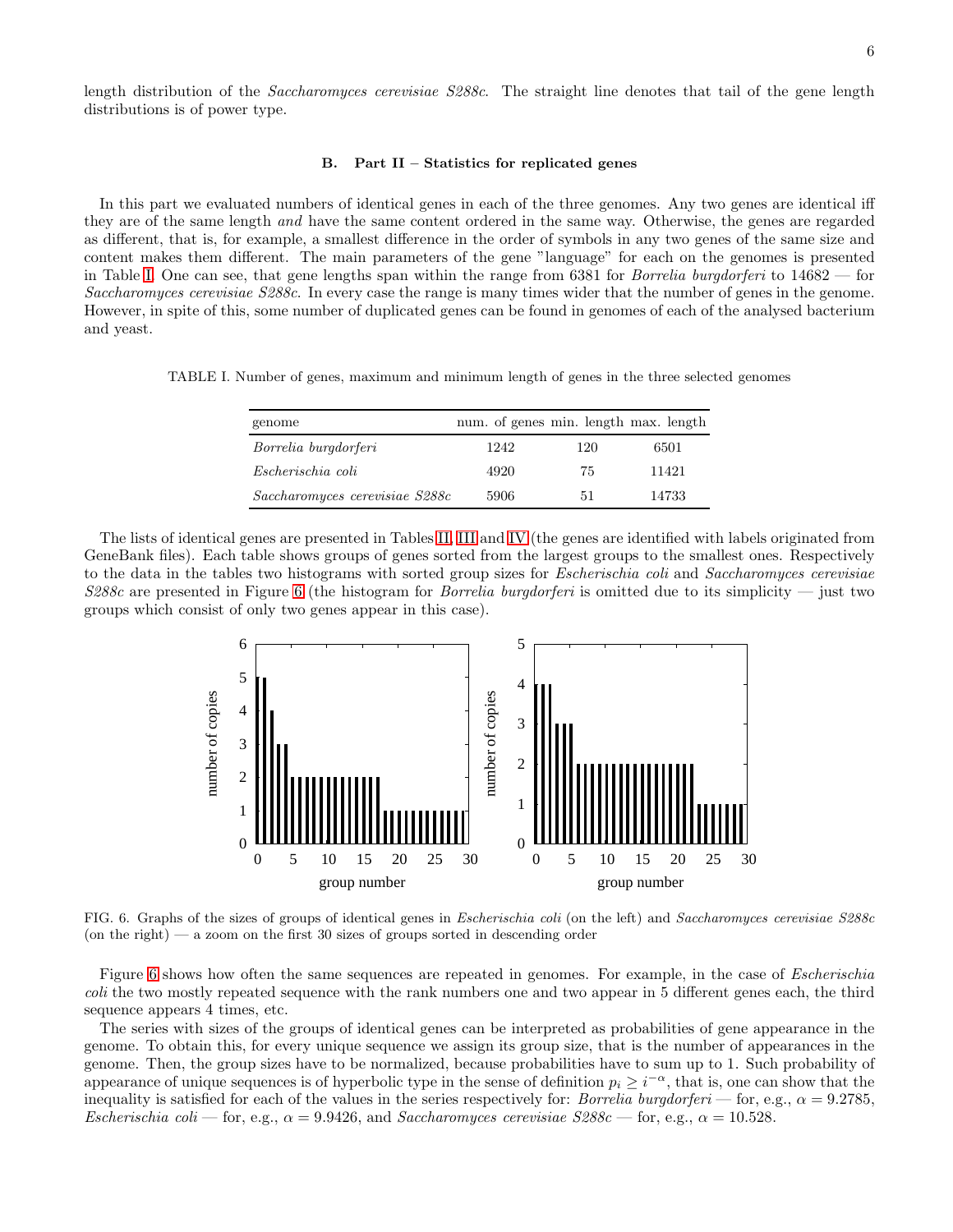<span id="page-6-0"></span>TABLE II. Groups of identical genes in the genome of Borrelia burgdorferi; every group starts with a group size, the length of a unique sequence which is written in brackets and the list of gene labels from GeneBank

| 2 (204) gi-387827798-ref-NC 017424.1-:15230-15433 B. burgd. N40 plasmid N40 cp32-10 |
|-------------------------------------------------------------------------------------|
| gi-387827867-ref-NC-017402.1-:15177-15380 B. burgd. N40 plasmid N40-cp32-9          |
| 2 (237) gi-387827798-ref-NC_017424.1-8732-8968 B. burgd. N40 plasmid N40-cp32-10    |
| gi-387827867-ref-NC-017402.1-8730-8966 B. burgd. N40 plasmid N40-cp32-9             |

It is necessary to mention here, that due to the normalization of a series of nonzero values the inequality  $p_i \geq i^{-\alpha}$ can never be satisfied for  $i = 1$  because  $1^{-\alpha} = 1$  regardless of  $\alpha$  (simply, the probability of any option is never equal 1 if there is more that one random option to chose and all of them have a non-zero chance to be selected). Therefore, to show the hyperbolic nature of a single series, we needed to start with comparison of the second element  $p_{i=2}$  and  $2^{-\alpha}$ , that is,  $p_{i=1}$  is omitted. For clarity, we did also another calculations where the first element  $p_{i=1}$  is compared with  $(i + 1)^{-\alpha}$  and so on, and obtained values of  $\alpha$  are the same as in the former method.

Graphs of sizes of gene groups from Figure [6](#page-5-1) and the observation that probabilities of appearance of unique sequences are of hyperbolic type suggest that the realization of the theorem and that entropy loss is possible. Similarly, as in the case of languages the basic structure of genomes remains stabile.

<span id="page-6-1"></span>TABLE III. Groups of identical genes in the genome of Escherischia coli; every group starts with a group size, the length of a unique sequence which is written in brackets and the list of gene labels from GeneBank

| 5 (378) gi-387604868-ref-NC-017627.1-:27400-27777 E. coli 042 plasmid pAA              |
|----------------------------------------------------------------------------------------|
| gi-387604868-ref-NC_017627.1-c40646-40269 E. coli 042 plasmid pAA                      |
| gi-387605479-ref-NC_017626.1-:c1601255-1600878 E. coli 042, complete genome            |
| gi-387605479-ref-NC-017626.1- $:$ c20942-20565 E. coli 042, complete genome            |
| gi-387605479-ref-NC-017626.1-:c2746558-2746181 E. coli 042, complete genome            |
| 5 (522) gi—387605479—ref—NC_017626.1—:4574451-4574972 E. coli 042, complete genome     |
| gi-387605479-ref-NC_017626.1-:565707-566228 E. coli 042, complete genome               |
| gi-387605479-ref-NC_017626.1-:c1238313-1237792 E. coli 042, complete genome            |
| gi-387605479-ref-NC_017626.1-:c1633110-1632589 E. coli 042, complete genome            |
| gi-387605479-ref-NC-017626.1-:c7035-6514 E. coli 042, complete genome                  |
| 4 (723) gi-387605479-ref-NC-017626.1-2969552-2970274 E. coli 042, complete genome      |
| gi-387605479-ref-NC-017626.1-:4575077-4575799 E. coli 042, complete genome             |
| gi-387605479-ref-NC_017626.1-:c1632484-1631762 E. coli 042, complete genome            |
| $\text{gi}$ -387605479 - ref - NC 017626.1 - : c6409-5687 E. coli 042, complete genome |
| 3 (276) gi-387605479-ref-NC_017626.1-:c4352916-4352641 E. coli 042, complete genome    |
|                                                                                        |
| gi-387605479-ref-NC_017626.1-:c4377124-4376849 E. coli 042, complete genome            |
| gi-387605479-ref-NC-017626.1-c665916-665641 E. coli 042, complete genome               |
| 3 (504) gi-387605479-ref-NC_017626.1-:c4352722-4352219 E. coli 042, complete genome    |
| gi-387605479-ref-NC-017626.1-c4376930-4376427 E. coli 042, complete genome             |
| gi-387605479-ref-NC_017626.1-c665722-665219 E. coli 042, complete genome               |
| 2 (276) gi-387604868-ref-NC_017627.1-:27080-27355 E. coli 042 plasmid pAA              |
| gi-387605479-ref-NC-017626.1-:c4946969-4946694 E. coli 042, complete genome            |
| 2 (276) gi-387604868-ref-NC_017627.1-:c40966-40691 E. coli 042 plasmid pAA             |
| gi-387605479-ref-NC_017626.1- $: c2746878-2746603$ E. coli 042, complete genome        |
| 2 (276) gi-387605479-ref-NC_017626.1-:c1601575-1601300 E. coli 042, complete genome    |
| $gi-387605479$ - ref $-NC_017626.1$ - :c21262-20987 E. coli 042, complete genome       |
| 2 (858) gi-387604868-ref-NC_017627.1-:13-870 E. coli 042 plasmid pAA                   |
| gi-387604868-ref-NC_017627.1-:c108174-107317 E. coli 042 plasmid pAA                   |
| 2 (258) gi-387604868-ref-NC_017627.1-:112802-113059 E. coli 042 plasmid pAA            |
| gi-387604868-ref-NC_017627.1-:c108731-108474 E. coli 042 plasmid pAA                   |
| 2 (177) gi—387605479—ref—NC_017626.1—:1409458-1409634 E. coli 042, complete genome     |
| gi-387605479-ref-NC-017626.1-:c2263053-2262877 E. coli 042, complete genome            |
| 2 (492) gi-387605479-ref-NC-017626.1-3438290-3438781 E. coli 042, complete genome      |
| gi-387605479-ref-NC-017626.1-:5148233-5148724 E. coli 042, complete genome             |
| 2 (183) gi-387605479-ref-NC-017626.1-:1409283-1409465 E. coli 042, complete genome     |
| gi-387605479-ref-NC-017626.1-c2263228-2263046 E. coli 042, complete genome             |
| 2 (891) gi-387604868-ref-NC-017627.1-33619-34509 E. coli 042 plasmid pAA               |
| gi-387604868-ref-NC_017627.1-:c110418-109528 E. coli 042 plasmid pAA                   |
| 2 (408) gi-387605479-ref-NC-017626.1-:c2327742-2327335 E. coli 042, complete genome    |
| gi-387605479-ref-NC-017626.1-:c5136565-5136158 E. coli 042, complete genome            |
| 2 (327) gi-387604868-ref-NC-017627.1-33296-33622 E. coli 042 plasmid pAA               |
| gi-387604868-ref-NC_017627.1-:c21490-21164 E. coli 042 plasmid pAA                     |
| 2 (108) gi-387605479-ref-NC-017626.1-:c4080133-4080026 E. coli 042, complete genome    |
| gi-387605479-ref-NC-017626.1-:c4081099-4080992 E. coli 042, complete genome            |
| 2 (156) gi-387605479-ref-NC-017626.1-:1411502-1411657 E. coli 042, complete genome     |
| gi-387605479-ref-NC-017626.1-:c2260557-2260402 E. coli 042, complete genome            |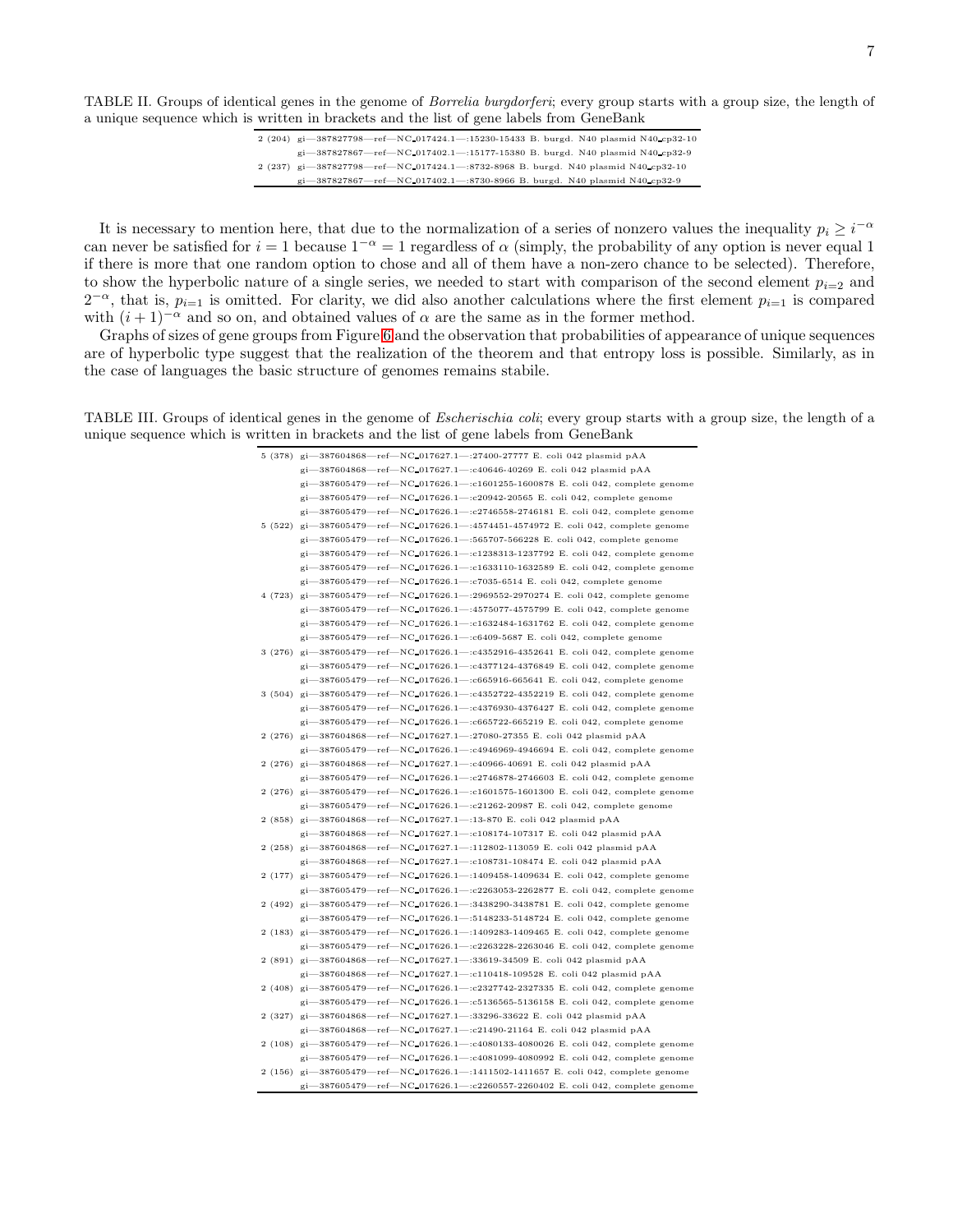TABLE IV. Groups of identical genes in the genome of Saccharomyces cerevisiae S288c; every group starts with a group size, the length of a unique sequence which is written in brackets and the list of gene labels from GeneBank

<span id="page-7-0"></span>

|        | 4 (132) gi-330443681-ref-NC_001144.5-:c468958-468827 S.c. S288c chr. XII                                                                  |
|--------|-------------------------------------------------------------------------------------------------------------------------------------------|
|        | gi-330443681-ref-NC_001144.5-:c472610-472479 S.c. S288c chr. XII                                                                          |
|        | gi-330443681-ref-NC_001144.5-c482190-482059 S.c. S288c chr. XII                                                                           |
|        | gi-330443681-ref-NC_001144.5-c485842-485711 S. c. S288c chr. XII                                                                          |
|        | 4 (1323) gi-330443520-ref-NC_001136.10-:1206997-1208319 S.c. S288c chr. IV                                                                |
|        | gi-330443531-ref-NC_001137.3-c449024-447702 S.c. S288c chr. V                                                                             |
|        | gi-330443681-ref-NC_001144.5-c481601-480279 S.c. S288c chr. XII                                                                           |
|        | gi-330443753-ref-NC_001148.4-:56748-58070 S.c. S288c chr. XVI                                                                             |
|        | 4 (1089) gi-330443681-ref-NC_001144.5-:c470405-469317 S.c. S288c chr. XII                                                                 |
|        | gi-330443681-ref-NC_001144.5-:c474057-472969 S.c. S288c chr. XII                                                                          |
|        | gi-330443681-ref-NC_001144.5-c483637-482549 S.c. S288c chr. XII                                                                           |
|        | gi-330443681-ref-NC_001144.5-c487289-486201 S.c. S288c chr. XII                                                                           |
|        | 3 (1323) gi-330443638-ref-NC_001142.9-:472760-474082 S.c. S288c chr. X                                                                    |
|        | gi-330443681-ref-NC_001144.5-:593438-594760 S.c. S288c chr. XII                                                                           |
|        | gi-330443688-ref-NC-001145.3-:196628-197950 S. c. S288c chr. XIII                                                                         |
|        | gi-330443681-ref-NC-001144.5-:472113-472457 S. c. S288c chr. XII                                                                          |
| 3(345) |                                                                                                                                           |
|        | gi-330443681-ref-NC_001144.5-:485345-485689 S. c. S288c chr. XII<br>gi-330443681-ref-NC_001144.5-:488997-489341 S. c. S288c chr. XII      |
|        |                                                                                                                                           |
|        | 3 (5391) gi-330443520-ref-NC_001136.10-:1526321-1531711 S. c. S288c chr. IV                                                               |
|        | gi-330443681-ref-NC_001144.5-:1072508-1077898 S.c. S288c chr. XII                                                                         |
|        | gi-330443743-ref-NC_001147.6-:1085473-1090863 S.c. S288c chr. XV                                                                          |
|        | 2 (528) gi-330443489-ref-NC_001135.5-:13282-13809 S.c. S288c chr. III                                                                     |
|        | gi-330443489-ref-NC_001135.5-:200442-200969 S. c. S288c chr. III                                                                          |
|        | 2 (186) gi-330443590-ref-NC_001140.6-:c212720-212535 S.c. S288c chr. VIII                                                                 |
|        | gi-330443590-ref-NC-001140.6-:c214718-214533 S.c. S288c chr. VIII                                                                         |
|        | 2 (1314) gi-330443743-ref-NC_001147.6-:1080276-1081589 S.c. S288c chr. XV                                                                 |
|        | gi-330443753-ref-NC_001148.4-:c10870-9557 S. c. S288c chr. XVI                                                                            |
|        | 2 (363) gi-330443681-ref-NC_001144.5-c13445-13083 S.c. S288c chr. XII                                                                     |
|        | gi-330443715-ref-NC_001146.8-:781918-782280 S.c. S288c chr. XIV                                                                           |
|        | 2 (363) gi-330443595-ref-NC_001141.2-:c9155-8793 S.c. S288c chr. IX                                                                       |
|        | gi-330443638-ref-NC-001142.9-:c9138-8776 S. c. S288c chr. X                                                                               |
|        | 2 (1323) gi-330443391-ref-NC-001133.9-:c165866-164544 S.c. S288c chr. I                                                                   |
|        | gi-330443753-ref-NC-001148.4-:c810269-808947 S.c. S288c chr. XVI                                                                          |
|        | 2 (1323) gi-330443531-ref-NC_001137.3-:c498124-496802 S.c. S288c chr. V                                                                   |
|        | gi-330443688-ref-NC_001145.3-:c378325-377003 S.c. S288c chr. XIII                                                                         |
|        | 2 (1323) gi-330443743-ref-NC-001147.6-:595112-596434 S. c. S288c chr. XV                                                                  |
|        | gi-330443753-ref-NC_001148.4-:844709-846031 S. c. S288c chr. XVI                                                                          |
|        | 2 (1323) gi-330443520-ref-NC_001136.10-:1096064-1097386 S.c. S288c chr. IV                                                                |
|        | gi-330443578-ref-NC_001139.9-:c823015-821693 S. c. S288c chr. VII                                                                         |
|        | 2 (5313) gi-330443543-ref-NC_001138.5-:138204-139496,139498-143517 S. c. S288c chr. VI                                                    |
|        | gi-330443578-ref-NC_001139.9-811738-813030,813032-817051 S. c. S288c chr. VII                                                             |
|        | 2 (1317) gi-330443543-ref-NC_001138.5-:138204-139520 S. c. S288c chr. VI                                                                  |
|        | gi-330443578-ref-NC-001139.9-:811738-813054 S.c. S288c chr. VII                                                                           |
|        | 2 (5580) gi-330443578-ref-NC-001139.9-:1084864-1084882,1085031-1090591 S. c. S288c chr. VII                                               |
|        | gi-330443753-ref-NC_001148.4-:c6007-5989,c5840-280 S.c. S288c chr. XVI                                                                    |
|        | 2 (651) gi-330443531-ref-NC-001137.3-c5114-4602,c4322-4185 S.c. S288c chr. V                                                              |
|        | gi-330443681-ref-NC_001144.5-:1066572-1067084,1067364-1067501 S.c. S288c chr. XII                                                         |
|        | 2 (1770) gi-330443595-ref-NC-001141.2-:c18553-16784 S.c. S288c chr. IX                                                                    |
|        | gi-330443638-ref-NC_001142.9-:c18536-16767 S.c. S288c chr. X                                                                              |
|        | 2 (495) gi-330443743-ref-NC_001147.6-:1082718-1083212 S.c. S288c chr. XV                                                                  |
|        | gi-330443753-ref-NC_001148.4-:c8427-7933 S. c. S288c chr. XVI                                                                             |
|        |                                                                                                                                           |
|        | 2 (633) gi-330443489-ref-NC_001135.5-c13018-12386 S.c. S288c chr. III<br>gi-330443489-ref-NC_001135.5-:c200178-199546 S.c. S288c chr. III |
|        |                                                                                                                                           |
|        | 2 (1140) gi-330443482-ref-NC_001134.8-:c811479-810340 S. c. S288c chr. II                                                                 |

### C. Part III – statistics for replicated fragments

One can see that the numbers of identical genes in a genome are rather small mostly due to the fact, that gene sizes differ to each other in many cases. In the third part of the experimental research we evaluate numbers of identical fragments of genes in the way where the i-th symbol of one gene sequence being compared is not necessarily aligned against the i-th symbol of the other. Clearly, the size of compared fragment is constant, however, the fragment starting position in the gene may vary. For example, in the case of Borrelia burgdorferi the size of the shortest gene equals 120 symbols whereas the size of the longest one  $-6501$ . Assuming that the fragment size equals 120, there is just one fragment in the shortest gene and 6381 fragments in the longest one: a fragment from the first symbol to the 120-th one, from the second to 121-st, from the third to 122-nd, and so on. This way, for the fragment size equal 120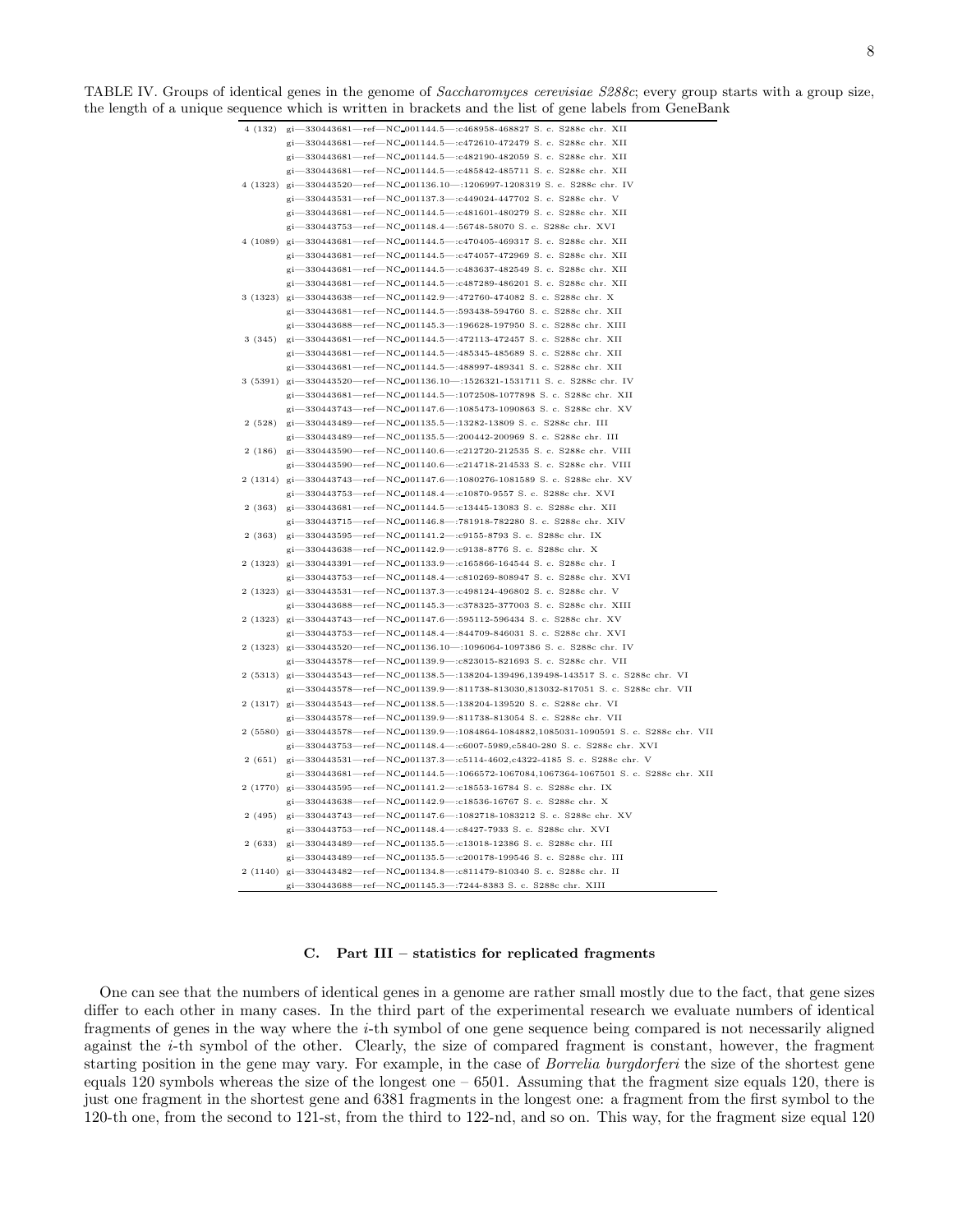all of the genes are compared to each other many times, that is, each gene can be compared as many times as the number of fragments can be selected inside it.

In this part we started from searching for identical fragments of size equal the size of the shortest gene in the genome, that is, fragments of size 120 for *Borrelia burgdorferi*,  $75 -$  for *Escherischia coli*, and 51 for *Saccharomyces* cerevisiae S288c. The figures with sizes of groups of identical fragments sorted in descending order are presented in Figure [7.](#page-8-0)



<span id="page-8-0"></span>FIG. 7. Graph of sizes of the groups of identical gene fragments in Borrelia burgdorferi (left), Escherischia coli (center) and Saccharomyces cerevisiae  $S288c$  (right) — a zoom on the first 1000 sizes of groups sorted in descending order

In spite of the fact that in this comparisons the fragment starting position in compared genes may vary, both graphs in Figure [6](#page-5-1) and graphs in Figure [7](#page-8-0) present similar "staircase" type. This confirms the stability and flexibility of gene structures.



<span id="page-8-1"></span>FIG. 8. Graph of sizes of the groups of identical gene fragments in Borrelia burgdorferi (the left graph — fragment sizes vary from 120 to 14), Escherischia coli (the right graph — fragment sizes vary from 75 to 14) and Saccharomyces cerevisiae S288c (the bottom graph — fragment sizes vary from 51 to 14)